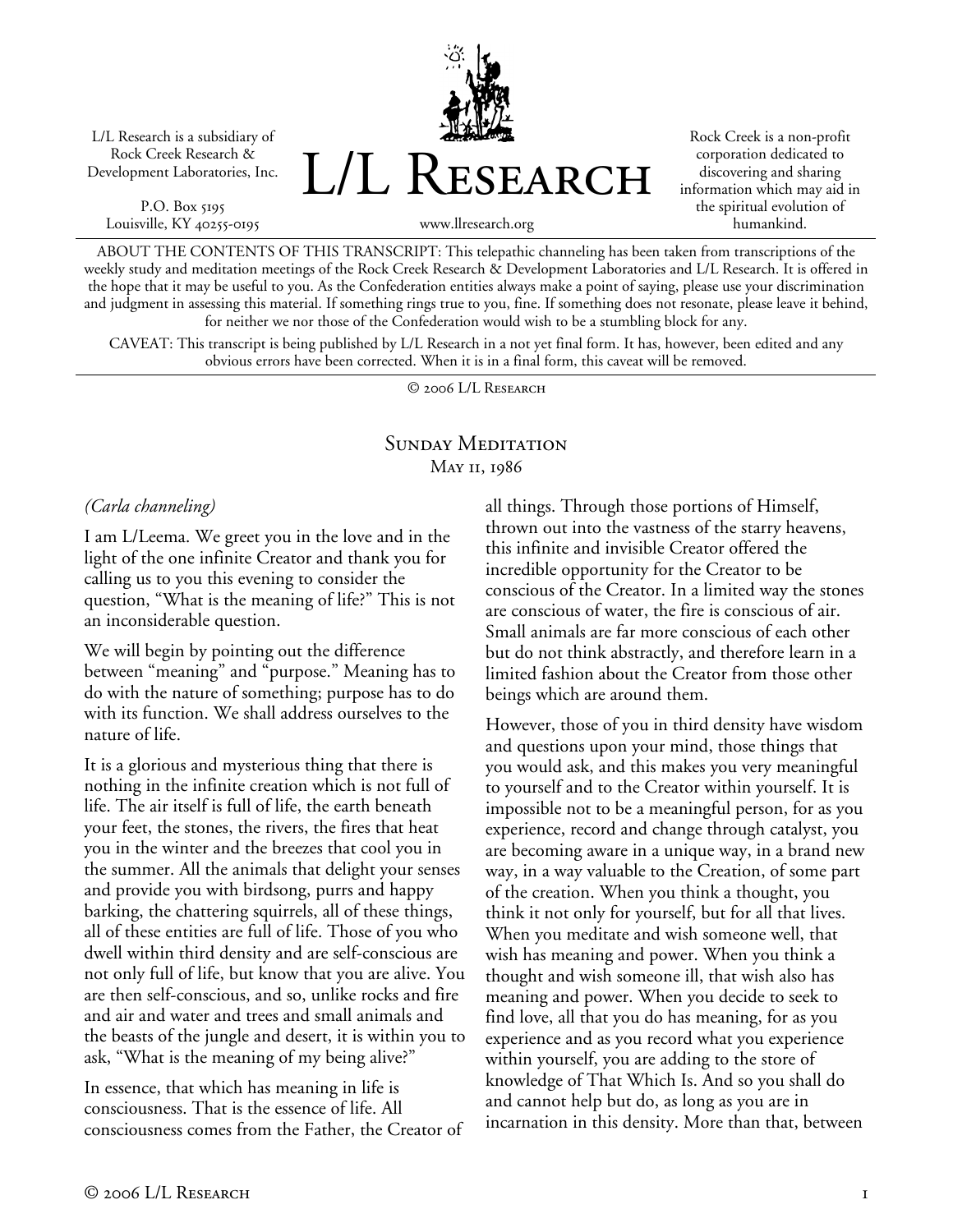incarnations, and as you go forward from density to density, you shall not for one instant cease to be [part of] the meaning of creation, for the meaning of life is an essence and that essence is the one original Thought of the Creator, that creative love which through light has created us all.

It may be difficult to accept that you need do nothing, you need accomplish nothing, you need have no worldly ambition in order to have meaning. Yet you as consciousness are meaning, and each entity that you see is the essence of creation. Creation is cut of one whole cloth—there is no division in meaning or in unity. As all are One, so each of you is a holograph of all that there is, containing within yourself the great circle and heart of the universe. In the interest …

*(No more audio was recorded on side one of the tape. The recording resumes on side two of the tape.)* 

# *(Jim channeling)*

I am L/Leema, and am again with this instrument. May we answer in any further way, my sister?

**Carla:** Well, yeah—it brought me to the other thing I did want to ask about tonight. I addressed a question to the Holy Spirit day before yesterday and got an answer and I was writing it down but it felt just like channeling. And I wondered if, is it exactly the same as the Confederation—is it different in any way? Could you enlighten me? I guess in a way I'm saying, is the Holy Spirit, angels, all the things that people pray to or principles that people pray to and the Confederation of Planets in one way, is that all one channeling and just different stations, different channels on that band of vibrations, communications?

I am L/Leema. The source of which you speak may be called the Comforter, for within the service of the Confederation of Planets in the Service of the One Infinite Creator are vibrational complexes which offer themselves according to the quality and nature of the call to those such as yourself who seek what may loosely be called an inner guidance. These sources of comfort move as they are called and speak as they are allowed in a fashion most likely to be understood by the entity who calls. In your particular case at this particular time, the form which this communication takes is the one of the expressing of a heartfelt concern and the awaiting of an answer that takes the form of writing upon the

paper. Thus, it is correct to see this communication as a type of channeling, yet do not all entities channel the one Creator in one form or another, thus the form you have chosen is unique to the purpose that you have chosen.

### May we answer further, my sister?

**Carla:** Yes. I guess I'm just curious as to the relationship between the Confederation channeling and channeling from the Holy Spirit, channelings from the Holy Spirit that have come down to us through the writings of the church fathers and the writings of the saints and people that have felt that they have gotten their words from angelic presences. And as a tag end to that question, do you feel that you yourself, and channeling such as I had from the Holy Spirit, are sources or are themselves channels for Deity—in whatever form you want to use that word—Creator or whatever?

I am L/Leema, and we find that direct answer to this query is both simple and difficult. All sources of information within or without the Confederation of Planets are the Creator and yet speak for the Creator as instruments. Yet as an instrument, each may utilize its own experience to give a richer, deeper and perhaps purer view to a specific entity which is of like vibration, shall we say. Thus, many, many upon your planetary surface throughout its recorded history have been touched in what may be called a sacred way, and have through such inspiration shared with others the words of wisdom and of nourishment which they themselves have found useful.

May we answer further, my sister?

**Carla:** No, thank you.

I am L/Leema, and we thank you, my sister. Is there another query?

### *(Pause)*

I am L/Leema, and we perceive the gathering in its direction moving towards its completion for this evening. We thank each for inviting our presence in your seeking of truth. We remind each that we are quite fallible and desire no undue emphasis upon our words, but rather suggest that those which have meaning be utilized in whatever way has meaning to each. We shall be honored to join this group in your future, as you would call it. We are those of